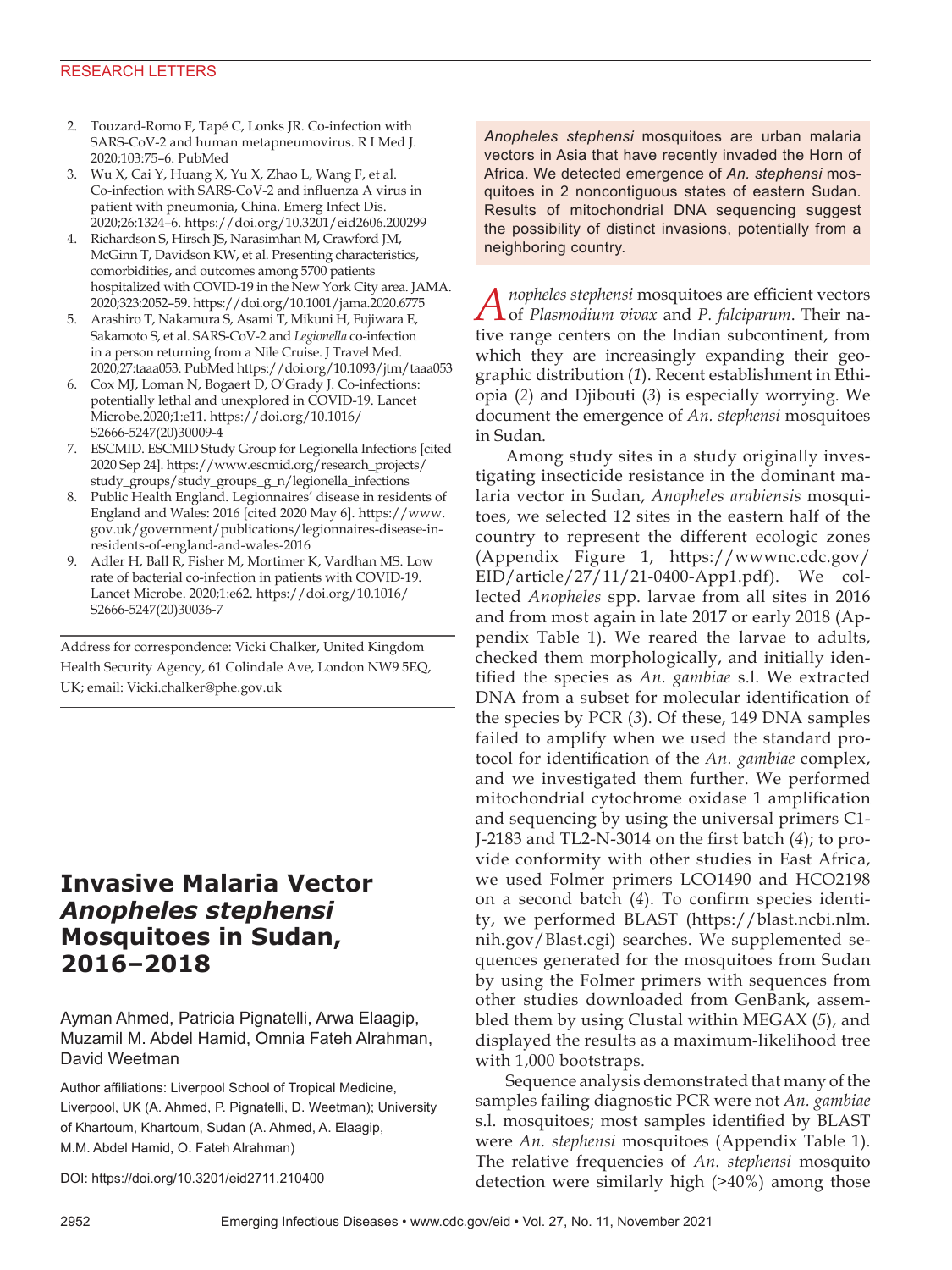from the 2 Red Sea state sites, Port Sudan and Tokar, but seem much lower elsewhere; only 1 individual *An. stephensi* mosquito was detected at each site in Gedaref state, and none were detected at the other study sites (Appendix Table 1, Figure 2). Although sample site identifications were clear, year identification labels were unfortunately not preserved during sample shipment, and from these samples we cannot determine when *An. stephensi* mosquitoes were collected. However, sequencing of pools of additional samples from Tokar and Port Sudan from each collection year, which were preserved primarily for RNA analysis, confirmed their presence in both years.

Phylogenetic analysis of the sequences identified 3 haplotypes, which we named Sudan H1–3 (Figure). The most common Sudan haplotype was H3 (86%), detected at both of the Red Sea state sites (Tokar and Port Sudan); the relatively similar haplotype H2 was detected at lower frequency at Port Sudan only (Appendix Figure 1). H2 and H3 cluster with those collected in Ethiopia in 2016 (*2*) and with 2 of those collected in 2019, for which we retained the authors' haplotype notation (*6*). H1 was detected only in Abu Alnaja (Gedaref state) and clustered within a larger clade encompassing a broad range of locations, including a haplotype detected in both Djibouti and Ethiopia (Appendix Figure 1). The sample of